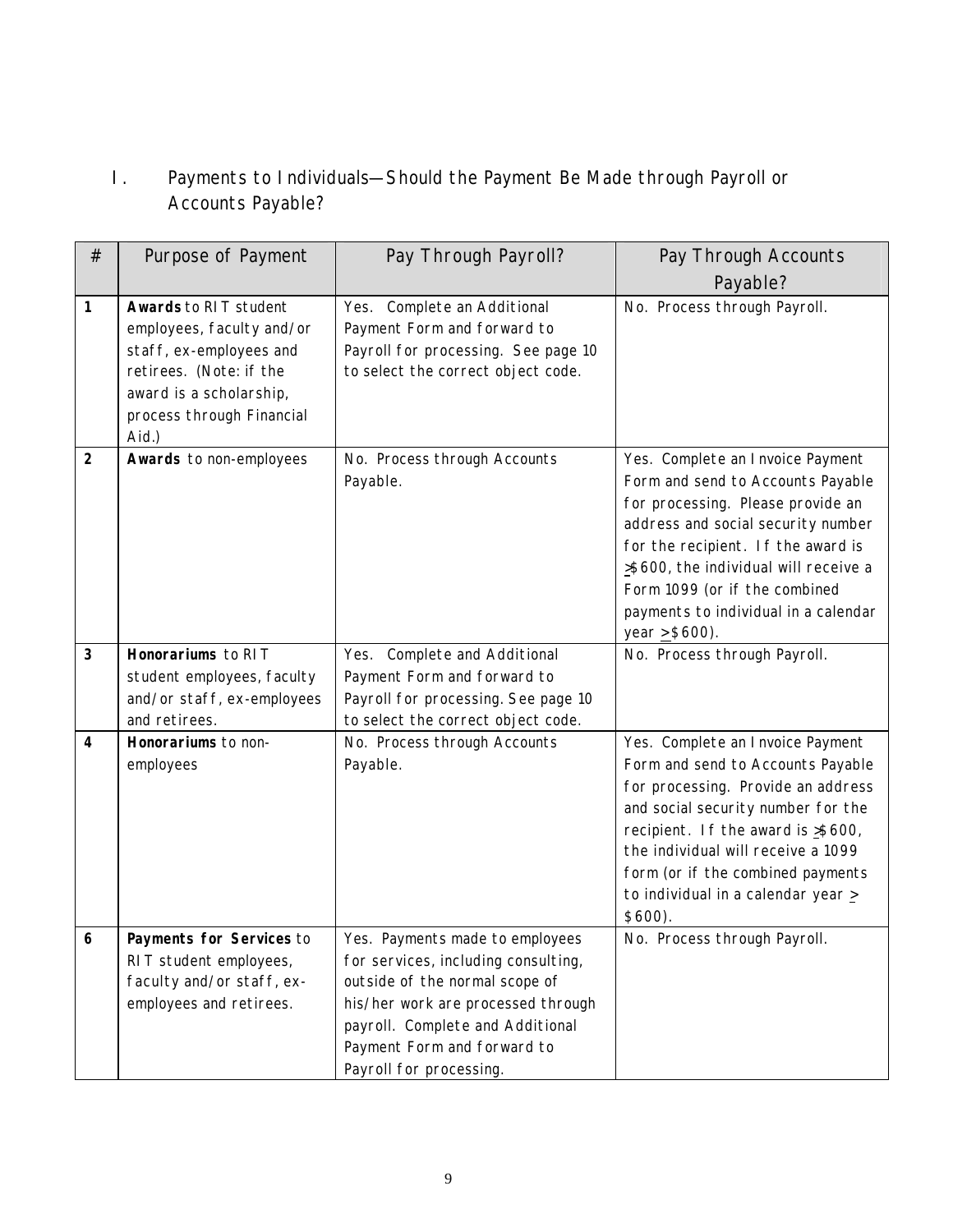| #                       | Purpose of Payment                                                                                 | Pay Through Payroll                                                                                                                                                                                                                                                                                                                | Pay Through Accounts                                                                                                                                                                                                                                                                                                                                                                                                                                                                                                                                                                                            |
|-------------------------|----------------------------------------------------------------------------------------------------|------------------------------------------------------------------------------------------------------------------------------------------------------------------------------------------------------------------------------------------------------------------------------------------------------------------------------------|-----------------------------------------------------------------------------------------------------------------------------------------------------------------------------------------------------------------------------------------------------------------------------------------------------------------------------------------------------------------------------------------------------------------------------------------------------------------------------------------------------------------------------------------------------------------------------------------------------------------|
|                         |                                                                                                    |                                                                                                                                                                                                                                                                                                                                    | Payable                                                                                                                                                                                                                                                                                                                                                                                                                                                                                                                                                                                                         |
| $\overline{\mathbf{z}}$ | Payments for Services to<br>non-employees.                                                         | If the individual does not qualify as<br>an independent contractor (see<br>definition on page 2), he/she must<br>be paid through Payroll. Complete<br>an EAF and forward to Human<br>Resources for processing. If the<br>individual is a student, complete a<br>Student Employment Hire Form and<br>forward to SEO for processing. | If the individual is an independent<br>contractor (see attached<br>definition), complete an<br>Independent Consultant Contract,<br>attach to an Invoice Payment Form<br>and send to Accounts Payable for<br>processing. If the contract<br>amount is $>$ \$5,000, complete an<br>Independent Consultant Contract<br>and a purchasing requisition and<br>send to Purchasing for processing.<br>When the invoice is received from<br>the individual, send to Accounts<br>Payable for processing (be sure to<br>indicate the purchase order<br>number on the invoice). Do not<br>complete an Invoice Payment Form. |
| 8                       | <b>Prizes</b>                                                                                      | See Awards                                                                                                                                                                                                                                                                                                                         | See Awards                                                                                                                                                                                                                                                                                                                                                                                                                                                                                                                                                                                                      |
| 9                       | Reimbursements to RIT<br>student employees, faculty<br>and/or staff, ex-employees<br>and retirees. | No. Process through Accounts<br>Payable.                                                                                                                                                                                                                                                                                           | Complete an Invoice Payment Form<br>or a Travel Expense Report and<br>submit to Accounts Payable with<br>original receipts. Payments for<br>reimbursements are not taxable as<br>long as the expenditure is business<br>related and there are original<br>receipts to support all expenses.                                                                                                                                                                                                                                                                                                                     |
| 10                      | Reimbursements to non-<br>employees.                                                               | No. Process through Accounts<br>Payable.                                                                                                                                                                                                                                                                                           | Complete an Invoice Payment Form<br>and forward to AP for processing.<br>If the reimbursement is to an<br>independent contractor, the<br>amount will be added to the<br>individual's Form 1099.                                                                                                                                                                                                                                                                                                                                                                                                                 |
| 11                      | <b>Scholarships</b>                                                                                | No. Process through Financial Aid.                                                                                                                                                                                                                                                                                                 | No. Process through Financial Aid.                                                                                                                                                                                                                                                                                                                                                                                                                                                                                                                                                                              |
| 12                      | Services provided by<br>temporary employment<br>agencies-Plaza Personnel                           | No. Process through Accounts<br>Payable.                                                                                                                                                                                                                                                                                           | Accounting processes payments to<br>Plaza Personnel for temporary<br>employees. Do not pay Plaza<br>directly. The information that you<br>receive is a summary of monthly<br>charges, not an invoice. When you<br>contact Plaza, you will be asked to<br>provide a 24-digit account number.<br>Use object code 75150.                                                                                                                                                                                                                                                                                           |